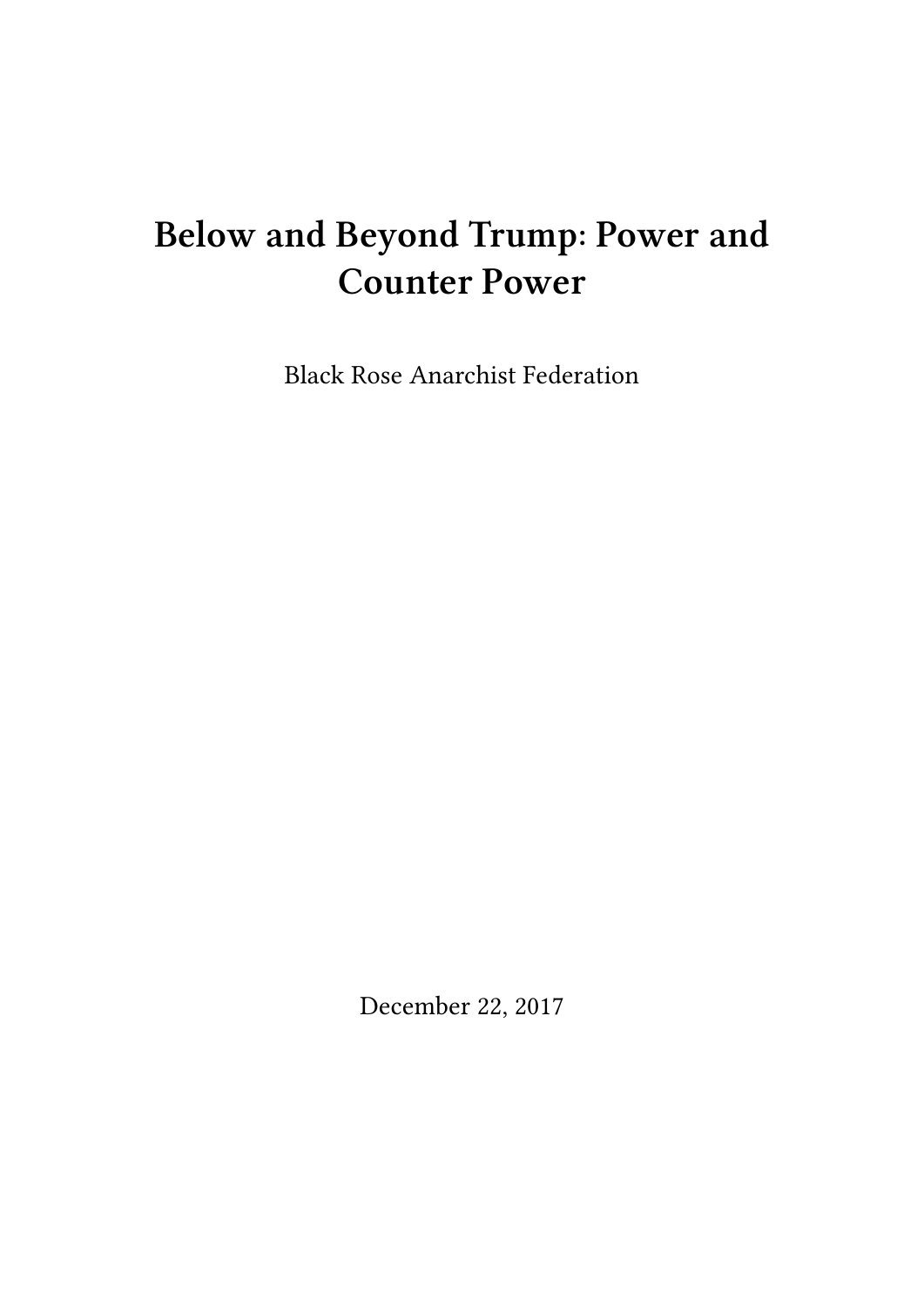# **Contents**

| SOCIAL MOVEMENTS: POWER FROM BELOW 5  |  |
|---------------------------------------|--|
| STRATEGIC PRINCIPLES MOVING FORWARD 8 |  |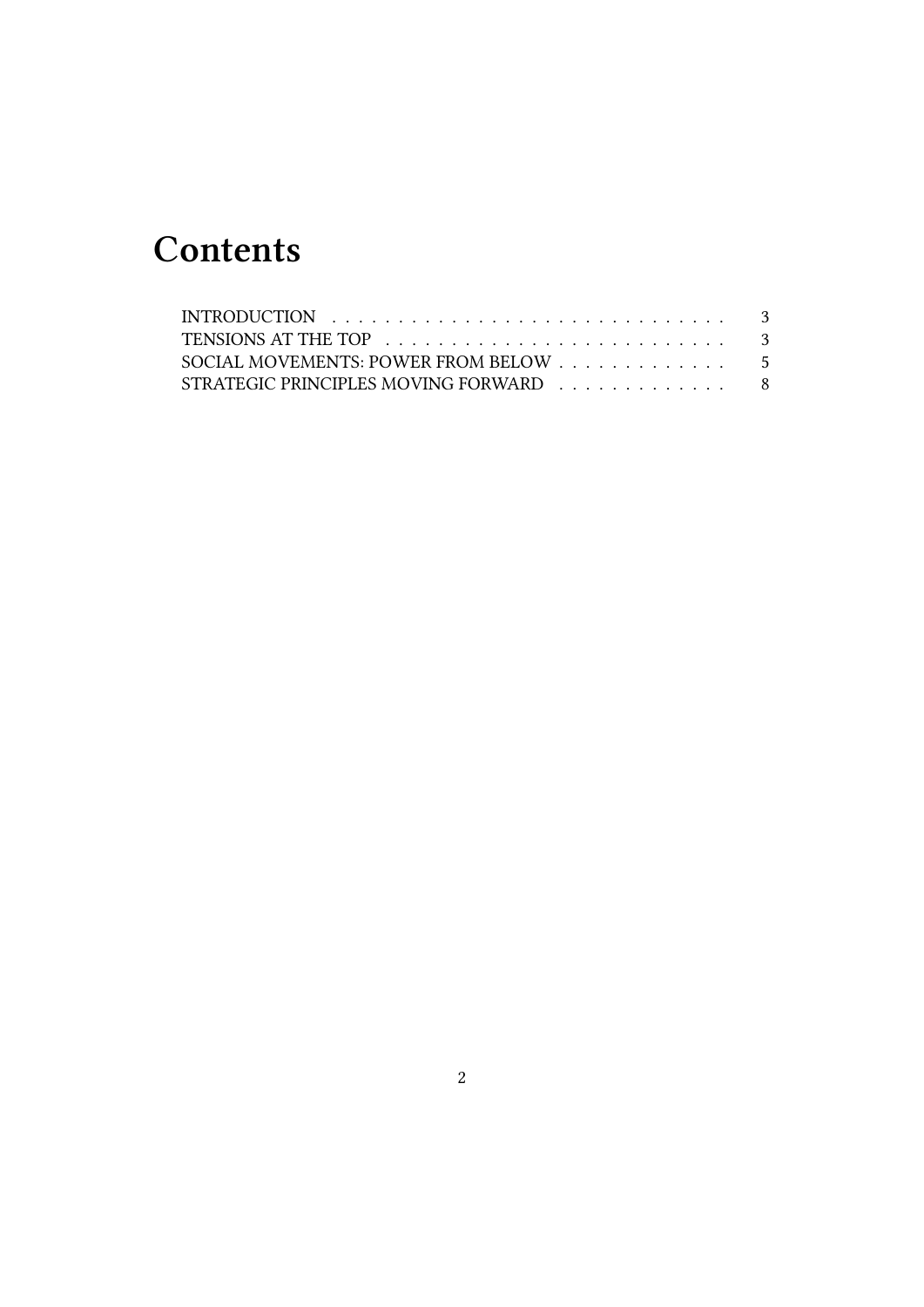*Prepared by members of the BRRN Analysis and Strategy Committee and approved by the membership.*

### <span id="page-2-0"></span>**INTRODUCTION**

This analysis was developed by ongoing discussions among members of the Black Rose / Rosa Negra (BRRN) Anarchist Federation's Analysis and Strategy Committee and sent as a discussion document to our August 2017 convention, where it generated deep discussion and further feedback. It is organized into four sections: an analysis of ruling class power, an analysis of social movements, a statement of basic organizing principles in light of the current moment, and some suggestions for the federation moving forward.

Its main points are that we see real potential to build popular power and social anarchism in the coming period. The U.S. ruling class is fractured, the political terrain has shifted dramatically, and there is mass discontent with corporate politics as usual. This provides numerous opportunities for pro-organizational revolutionary anarchists to intervene as social movements arise. At present the mass discontent is being channeled by the institutional left – unions, non-profits, and other institutions traditionally aligned with the Democrats — into explicit reformism and electoral politics. We argue for promoting independent social movements outside of the institutional left while putting forward within new and existing social struggles the need to advance class struggle, collective direct action, direct democracy, and a vision of libertarian socialism.

#### **TENSIONS AT THE TOP**

The US ruling class is experiencing a political crisis the likes of which it hasn't seen in decades.The basis of the crisis are serious tactical divisions within US ruling class interests around domestic control and stewardship, the decline of US global hegemony, looming structural crisis stemming from the limits of neoliberal policy, the coming climate catastrophe, as well as deep seated and wide-ranging popular discontent. Furthermore, recent challenges to white supremacy have forced ruling elites to respond, making their internal political crisis more difficult to manage. We've reached a point where "the center can't hold." The ideological glue of centrist politics is coming apart and significant segments of the population are polarizing, heading further left and further right for alternatives — reflecting a broader pattern on a global scale.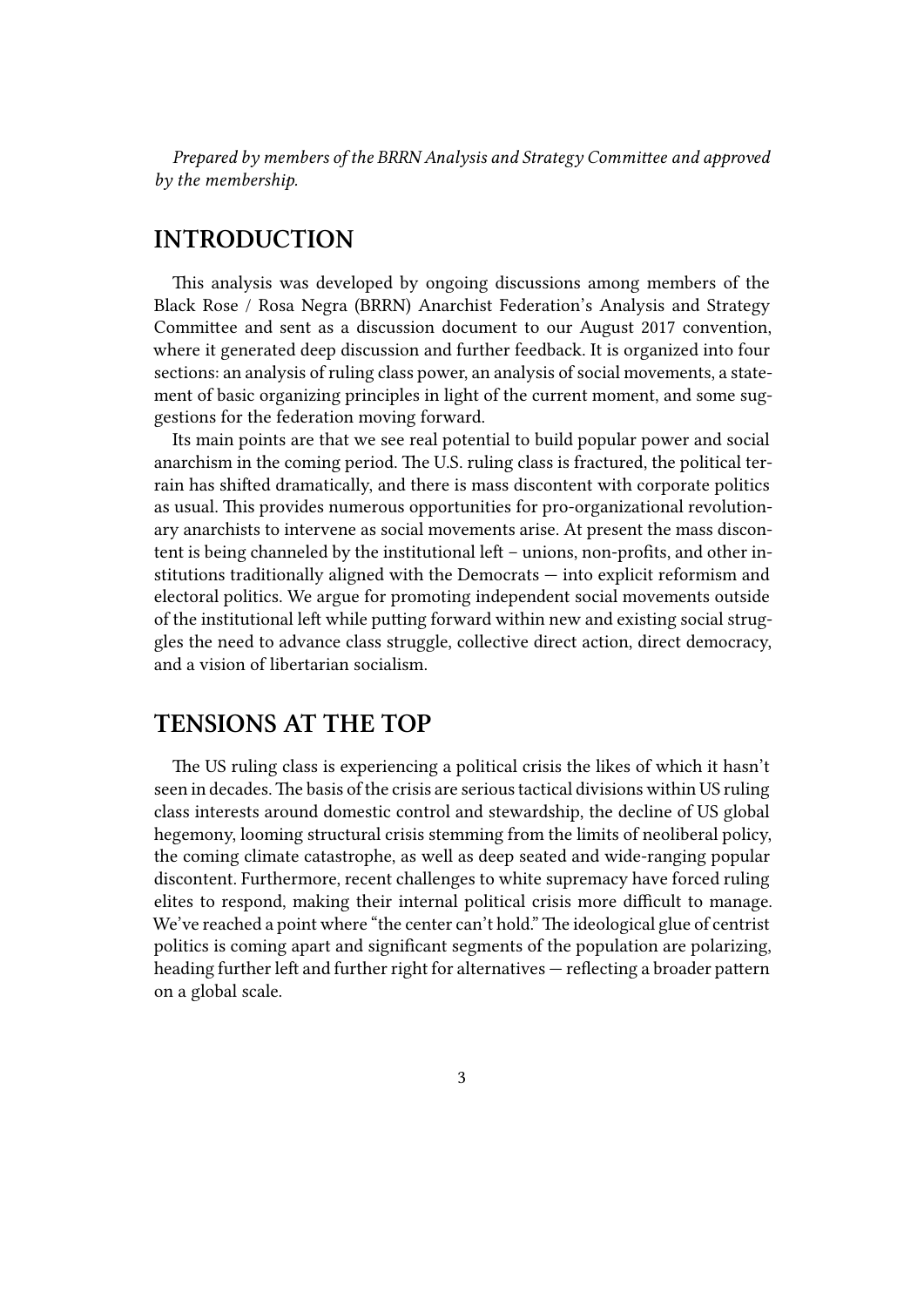The Trump presidency is both a symptom and cause of the divisions within ruling sectors, widening existing cracks in the neoliberal edifice and fostering uncertainty. Major sectors of state power, from the so-called "deep state" to established politicians, are in open opposition to Trump and the ideological extremism present in his administration. Elements of Trump's agenda that clash with longstanding liberal ruling class commitments are successfully being challenged from within existing institutional channels, such as the courts initially and temporarily blocking Trump's "Muslim ban." Other aspects have widespread support within segments of the ruling class and a much greater chance of success, including recently proposed austerity budgets, the call for "law and order" policing, roll-backs of the welfare state, and loosening restrictions on fossil fuel extraction and businesses regulation.

Overall, this picture of the Trump presidency is in line with what many on the left argued before and after the 2016 election – that is, the extreme elements of the Trump agenda would likely be checked by the structural limitations of the state and outside sources of concentrated power. US ruling interests are worried how long those restraints will last, or if broken, if they will break in their favor. Their main concern for the current moment is the uncertainty and unpredictability the Trump administration brings, and Trump's role in eroding US international leadership on economic and military matters. (See for example China's attempts at leadership on issues of global climate change, or fret over Trump's more outrageous rhetorical attacks on NATO).

The controversy surrounding Trump is a reflection of a broader crisis within the US political class. Both the Republican and Democratic Parties are extremely unpopular and unable to point in any clear direction. Nearly the entire GOP institutional leadership opposed Trump during the election but were unable to prevent him from winning the primary. They seem to be aware that Trump is causing major damage to the GOP brand but vacillate between damage control and taking advantage of the chaos to push unpopular legislation. The Democratic Party leadership seems deeply out of touch in the wake of Clinton's loss, unable to present a vision beyond "we're not Trump," nor able to mount effective resistance at this point. On the other hand, it is unclear where this moment of illegitimacy for the twoparty system will lead and we should not underestimate the resiliency of capitalist institutions to reconstitute themselves.

Ruling class divisions like those mentioned offer political opportunities, but also serious dangers. Instability plus Trump's authoritarian proclivities mean that the possibility of international conflict or more severe forms of domestic "law and order" repression should not be discounted. But Trump is extremely weak and isolated right now and these developments are less likely barring a major unexpected event. At the same time, leading sectors of US power are vocally and publicly supporting elements of militant reformism, especially around climate change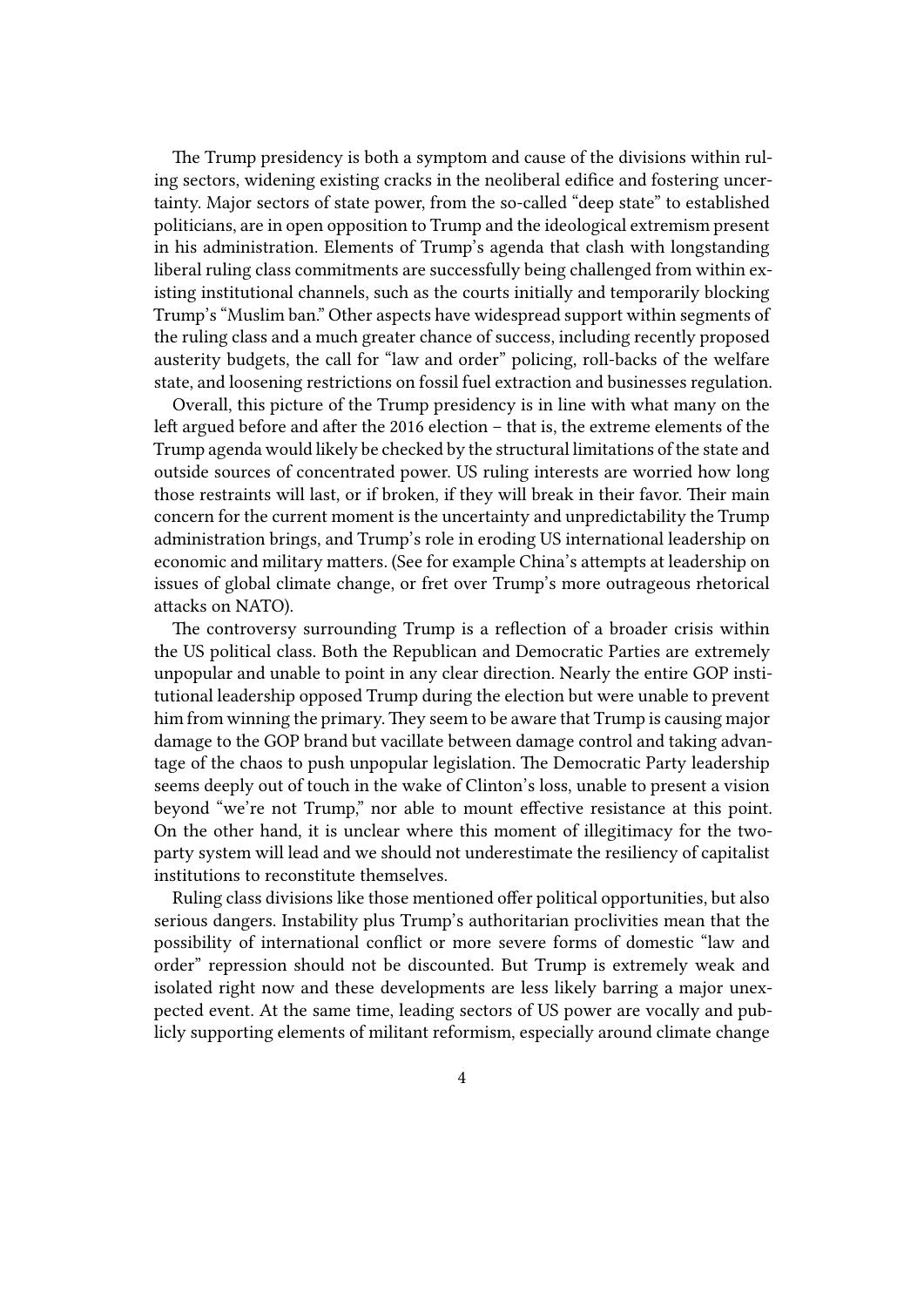and wealth inequality. These ruling class divisions provide political openings for libertarian socialists to push a revolutionary social program, build its base, and establish itself as a revolutionary pole for liberation.

#### **SOCIAL MOVEMENTS: POWER FROM BELOW**

Social movements are similarly fractured and most seem to be moving toward some type of retrenchment strategy in response to Trump. We see retrenchment as taking the form of scaling back organizing efforts, while channeling grassroots energy into the 2018 and 2020 elections to undermine and oust Trump. Increasingly important is the separation between popular resentment/action and the institutional left. While these forces appear to be recalibrating, we should not underestimate their ability to capture and domesticate popular discontent.

Trump's election and the growing visibility of the far-right have led to a tremendous growth of popular engagement with progressive causes and activity, dwarfing any equivalent gains on the Right. However, the institutional left has failed to build on deepening public outrage, offering little beyond symbolic demonstrations, "get out the vote" efforts and militant reformism. Whether its labor, Black Lives Matter (BLM), immigrant, environmental, queer, or feminist struggles, the established leaders of many institutional left organizations have called for or anticipate a period of retrenchment.

Since the militancy of the Baltimore rebellion, the Movement for Black Lives has put together a "united front" behind a shared platform of demands that range from reparations to community control. The organizations behind the M4BL Platform represent a broad cross-section of black-led progressive non-profits, a reflection of BLM being increasingly tied to the institutional left orbit, yet it's unclear how the platform is being advanced or if the collective strength of the organizations behind it are being mobilized in any meaningful way. Few seem to be engaged in the kinds of on-the-ground direct action rebellions that initially catalyzed and electrified the struggle against anti-black state violence, despite the endless string of black murders by police, while the Movement for Black Lives Platform points in the direction of a more electoral or legislative strategy.

For the labor movement, union leadership appear to be pursuing two strategies. One group, led by conservative building trades unions, favors "playing ball" with Trump in an effort to promote nationalist and protectionist manufacturing as a way to create jobs. The other, implemented by unions like SEIU, have preemptively laid off staff and shrunk their campaign operations as they prepare for the worst under the new administration. Two pending labor cases, *Yohn v. CTA* and *Janus v. AFSCME*, will likely make automatic dues payment illegal for public sector unions,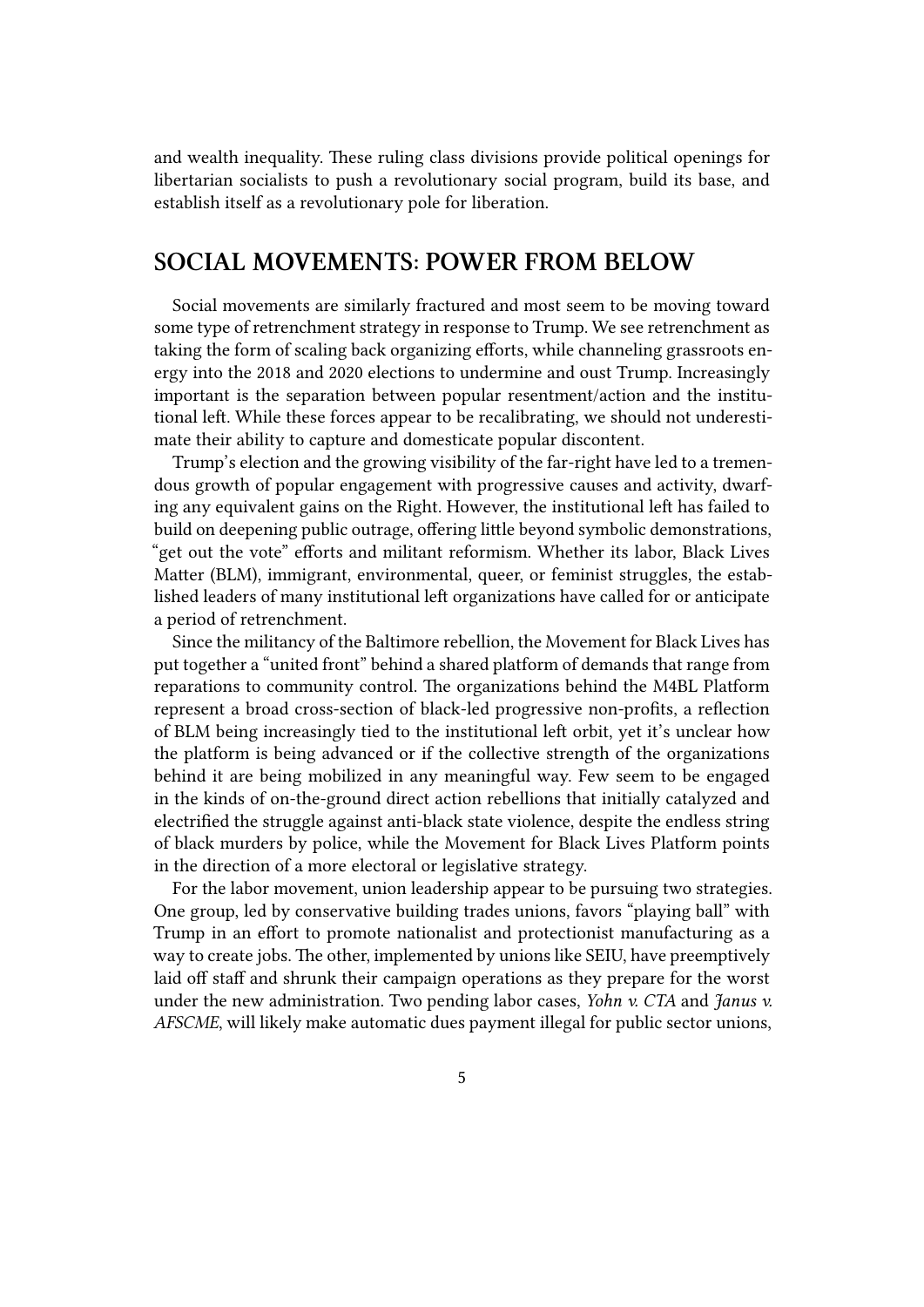which represent the bulk of unionized workers, and many in the labor movement see this a death blow. There are perhaps some signs of militancy, such as calls by some SEIU workers to participate in May 1st "general strikes" against the Trump agenda. But little materialized from these calls and this shows that militants have their work cut out for them.

In the face of a union movement on the wane and out of a desire to create a revolutionary pole within the broader labor movement, workers have joined the IWW in increasing numbers since the economic crisis of 2008. In addition to its modest growth, the IWW's recent activity among service workers, prison labor, and antifascist organizing points toward the kind of labor movement that is needed in this moment.

The feminist "movement" is currently experiencing a contradiction in its activism and practice, in which a feminist and anti-patriarchal discourse has become more widespread among the population, yet its self-proclaimed political leadership remains closely aligned with the Democratic Party. The "Women's March" in January 2017 was historic and inspiring with an estimated 1% of the population participating. The March 8th "Women's Strike" held more promise as an international call with a progressive set of demands, yet it had a smaller turnout than the Women's March. Unfortunately this orientation will likely fail to protect their number one policy agenda, defending Planned Parenthood and elements of the ACA (Obamacare). These marches highlight two developments: First, a confirmation in the bond between mainstream feminist organizations and the Democratic Party; and secondly, a growing divide between reformist feminism and an increasingly militant anti-patriarchal movement. These marches have opened a broader dialogue around feminism and the possibility for building a feminist/anti-patriarchal movement aligned with the interests of working class women, trans, and queers, as well as inserting a feminist politic within current social movements. However, there is a need for coordinated and organized discussions to propose a plan of action on a local and national scale.

The indigenous and environmental movements have experienced a dramatic growth in activity, centered on militant defense of the land in confrontations with the oil and coal industries. Key on-the-ground campaigns to block pipelines and coal trains, such as the Kinder-Morgan Canadian pipeline, are moving forward.The struggle at Standing Rock, which followed on the heels of Idle No More, galvanized widespread attention and solidarity actions in urban areas. Standing Rock brought together a multi-generational and multi-ethnic indigenous movement whose struggle for land and autonomy has motivated a new generation of indigenous youth into militant political activism.

In the wake of Trump's election, much of the immigrant rights movement is on the defensive, yet the nakedness of the anti-immigrant agenda coming from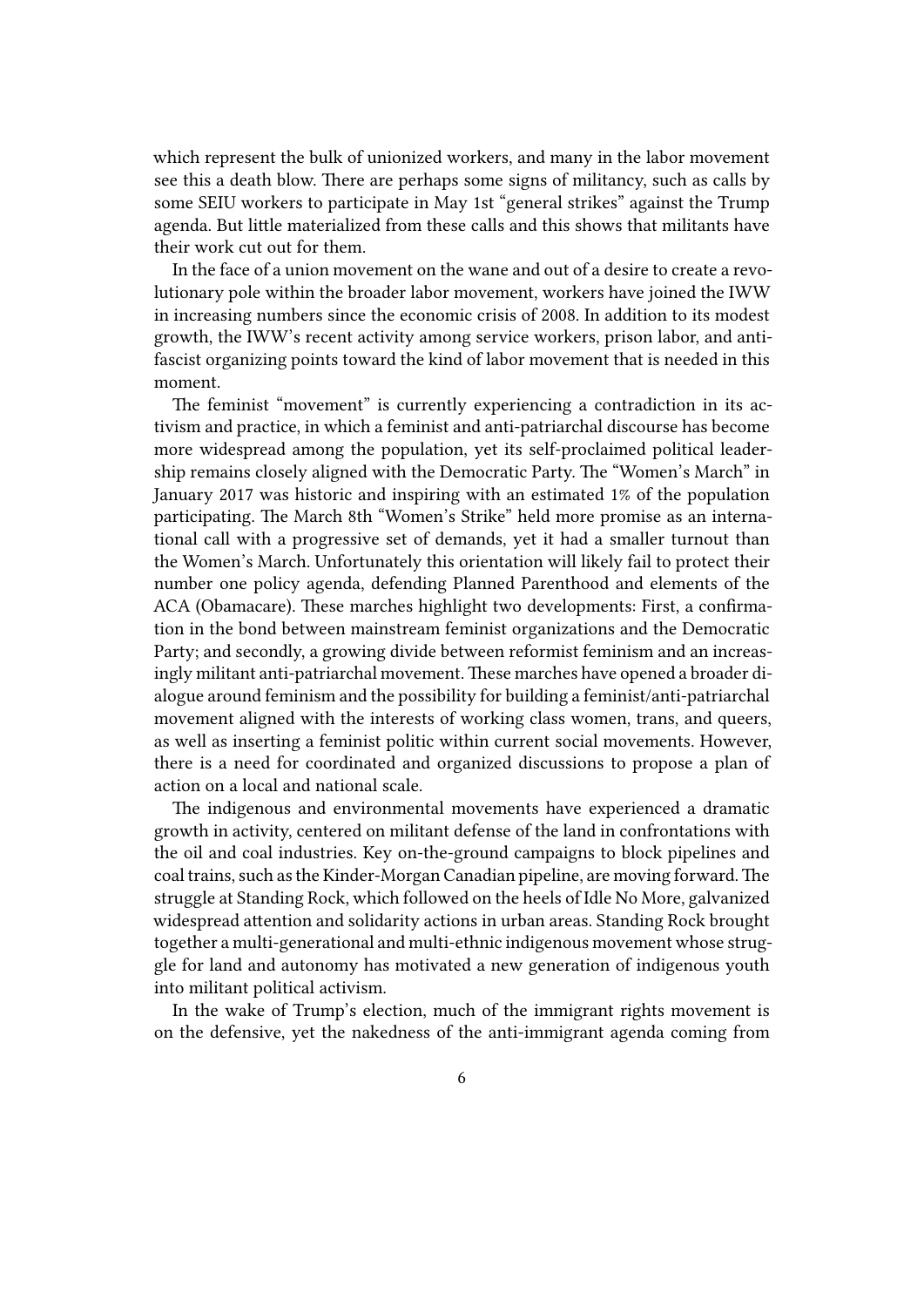the White House, most notably in the form of a renewed round of ICE raids, has begun to politicize a new generation of undocumented youth. We have seen more public expressions of xenophobia targeting immigrants of color. The purpose of this offensive by the state is to intimidate undocumented workers, one of the most exploited and precarious sectors within the working class. The increase in state policing has motivated some immigrants to leave the US, thus reducing the pool of farmworkers, forcing the Trump administration to increase the issue of H-2A (Temporary Agricultural Workers) visas. In addition, the escalation in militarizing the US border is not meant to end immigration, but to traumatize undocumented workers in order to further exploit their labor power.

We see two trends dominating the coming period: the use of militant reformism and electoral efforts in the name of social democracy. While Trump is in office, major segments of the institutional and radical Left (as with Socialist Alternative and their uncritical support for Bernie Sanders) are going to advocate and channel activists into electoral campaigns. While more moderate advocates of electoral struggles continue to fight within the Democratic Party for more progressive candidates, others are clamoring for the elusive independent party of the left. Democratic Socialists of America (DSA), whose membership has surpassed 30K, are explicitly calling for this "inside-outside" strategy, attempting to push the Democrats from within while building the base for a future third party. Given that the left is experiencing rapid growth, a move towards electoralism is a further shift towards reformism. Instead, we propose an offensive program of building popular power a distinct form of power exercised through combative, self-managed social movements independent of the institutional left  $-$  that can win meaningful reforms while laying the groundwork for pushing beyond them.

One other element needs to be noted here – the ominous presence of the farright. In response to BLM, diminishing returns on the "wages of whiteness," economic uncertainty, and the perceived threat to US hegemony posed by immigrants/ refugees and Islam, a vocal minority of xenophobic, white nationalist, and protofascist forces have become increasingly mobilized — emboldened by Trump's presence in the oval office. While the strength of the far-right seems to be geographically uneven, the increasing use of violence by the far right, particularly by lonewolf actors who kill in the name of the movement, is having a chilling effect for many. Through the alt-right and other forces, what was once largely an internet phenomenon is now entering the public arena, with varying degrees of success.

In response to the alt-right and other fascist forces, Antifa has grown in prominence as a countervailing force, sparking renewed debates on the left over black bloc tactics. While dramatic street confrontations are necessary at times, they can also lead to a fetishization of militant tactics and lend to a dynamic of one marginal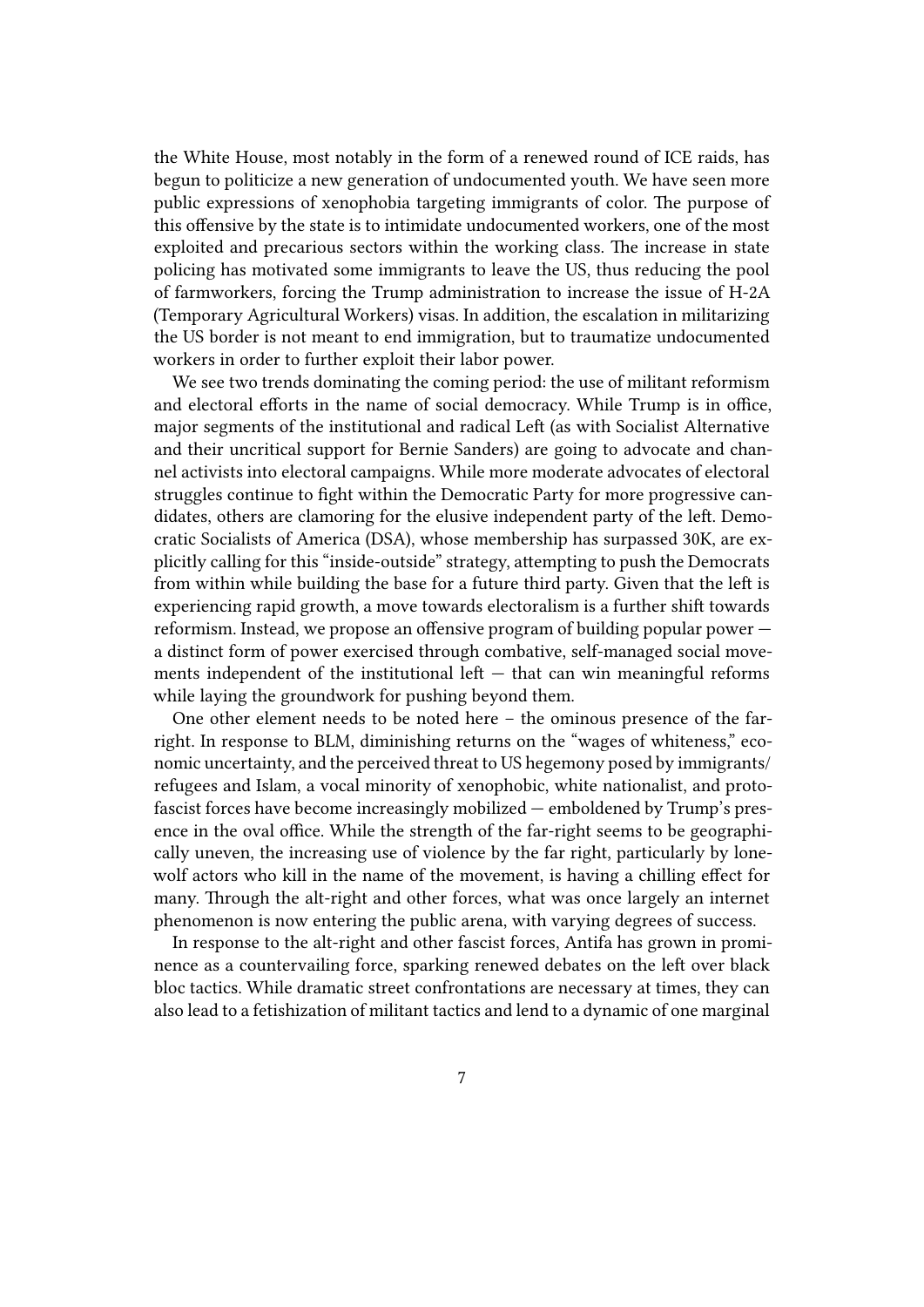wing of the right fighting with another marginal wing of the left. Nonetheless, fascist forces should not be permitted to take root.

## **STRATEGIC PRINCIPLES MOVING FORWARD**

Given this picture we argue that several strategic orientations are key in the current moment for the larger left and organized political forces:

- **Build independent social movements from below:** Popular anger is at an all-time high, but there is very little movement being generated. The institutional left is not interested in building power outside of tightly controlled channels. We need to build autonomous social movement power (autogestión) independent of the institutional left in our workplaces, schools and communities. To this end, we need to adopt strategies in specific sectors as guideposts for social movement activity. In the same way that socialist organizations argue for the need to build an independent political party, we should make our argument for *building independent social movements*.
- **Push Offensive Campaigns**: A surefire strategy to let the Trump agenda win is to fall onto a defensive footing merely trying to prevent the many attacks on social programs, unions and scapegoated populations. An orientation of permanent retrenchment and defense is a failed strategy that the most conservative elements of the left have been pushing for decades. Instead, moving struggle forward with offensive demands could turn the tables and put major segments of power on the defensive, prevent the worst of many of the cuts, and dramatically change the political climate.
- **Advance an explicitly libertarian socialist practice and program:** The cumulative weight of the 2008 economic crisis, Occupy, BLM, and the Bernie Sanders campaign, has laid the groundwork for the growing appeal of radical politics in general and socialism in particular. Growing discontent over the two party system and "politics as usual" has created space to sharpen and deepen our criticisms of electoral strategies and the state. Overt forms of state violence and repression against black and brown communities has expanded critiques of the police, the prison industrial complex, and ICE, opening space for advancing a broader anti-state, anti-racist and internationalist revolutionary practice. In the face of cascading capitalist crisis and the failed history of state socialism, there is a wide demand and audience for an alternative vision and a coherent path forward.